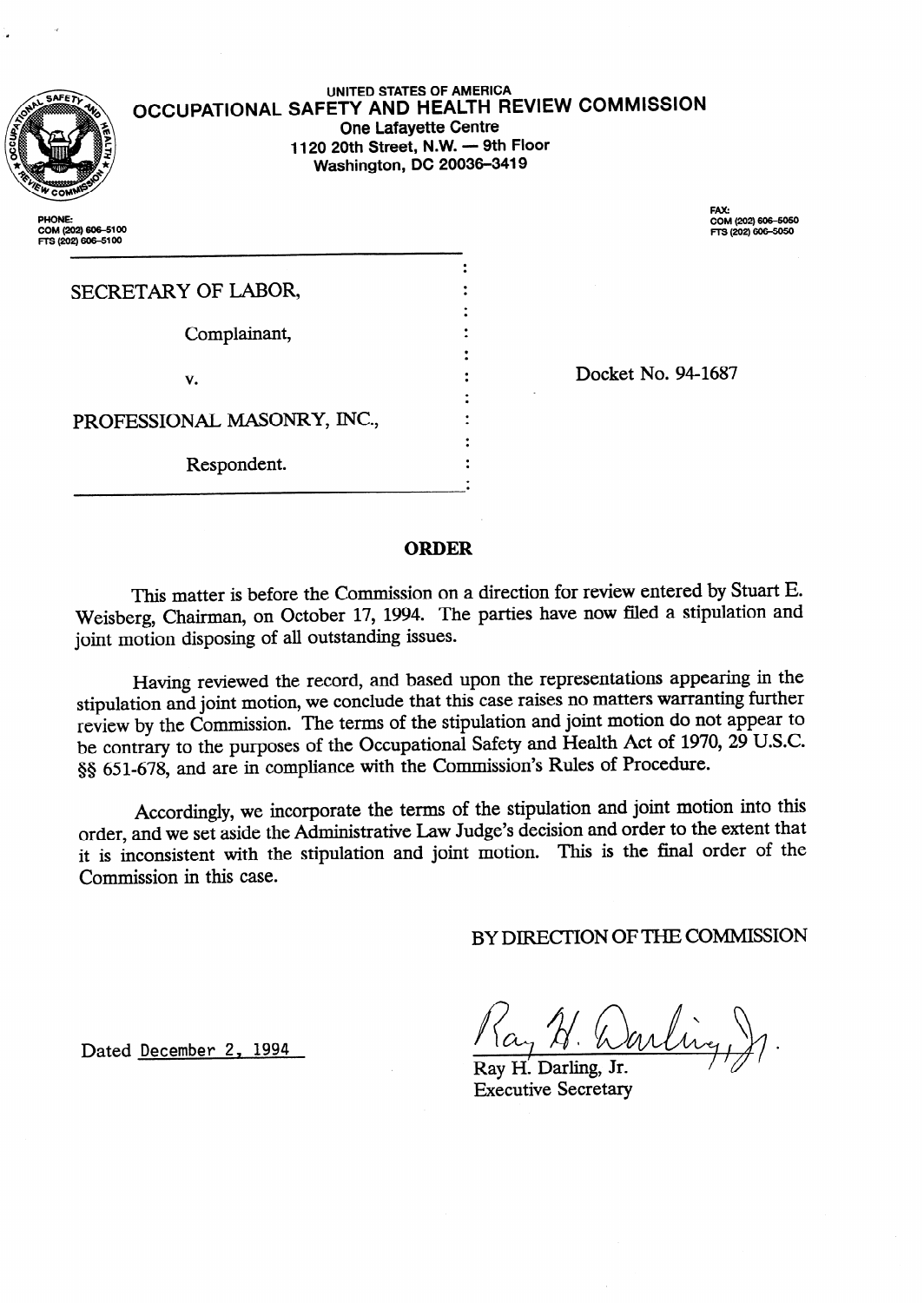# Docket No. 94-1687

# NOTICE IS GIVEN TO THE FOLLOWING:

Daniel J. Mick, Esq. Counsel for Regional Trial Litigation Office of the Solicitor, U.S. DOL Room S4004 200 Constitution Ave., N.W. Washington, D.C. 20210

Associate Regional Solicitor<br>Office of the Solicitor, U.S. DOL Chambers Bldg, Highpoint Office Center Suite 150, 100 Centerview Drive Suite 150, 100 Centerview Drive Birmingham, AL 35216

Douglas L. Key, Esq.<br>Key, Frawley & Bulgarella Post Office Box 360345 Rirmingham AI 35236  $\sigma$  352365  $\sigma$ 

Irving Sommer<br>Administrative Law Judge Occupational Safety and Health Review Commission One Lafayette Centre 1120 20th Street, Suite 990 Washington, D.C. 20036-3419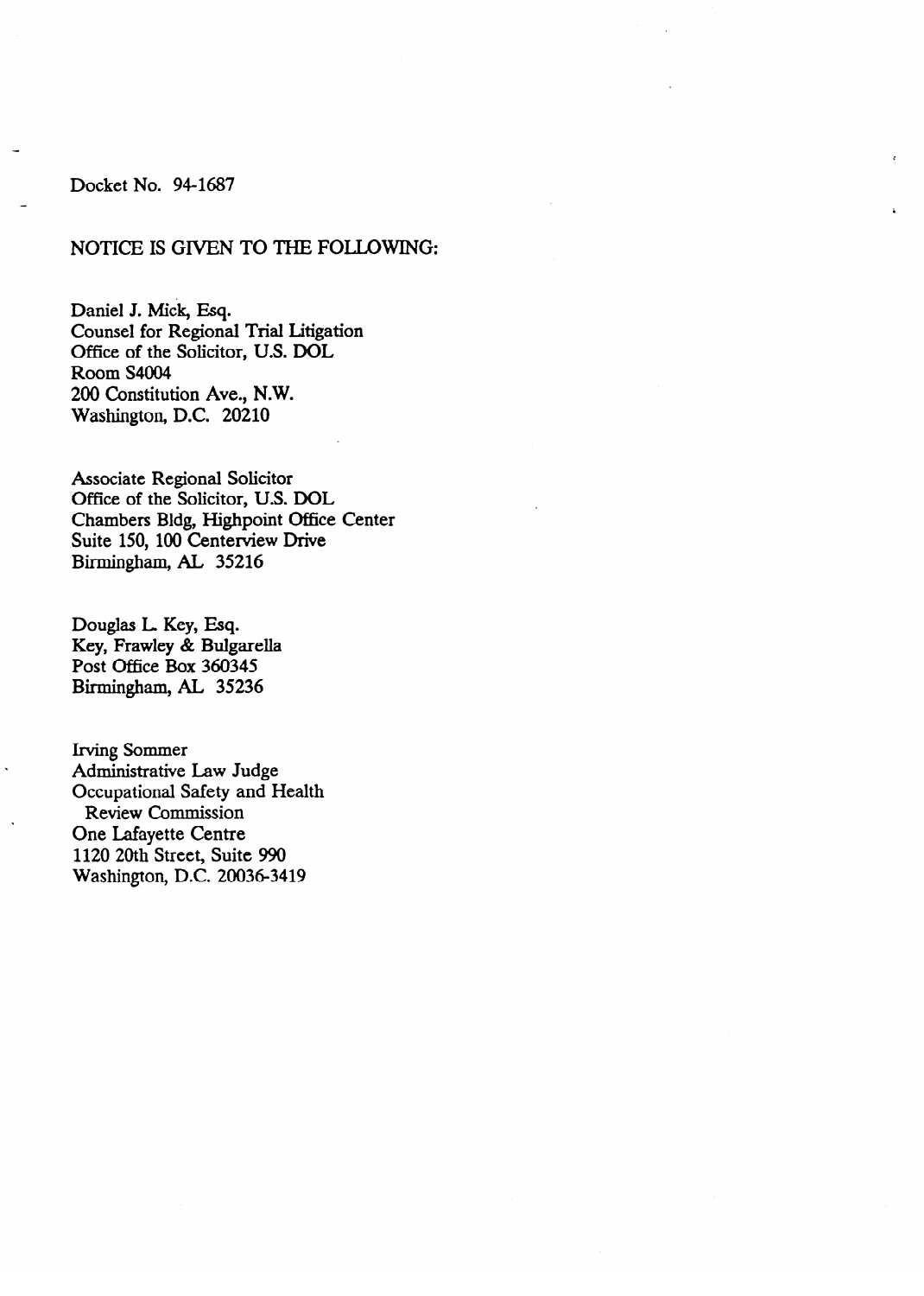#### **UNITED STATES OF AMERICA**

#### **OCCUPATIONAL SAFETY AND HEALTH REVIEW COMMISSION**

| SECRETARY OF LABOR,         | OSHRC DOCKET NO. |
|-----------------------------|------------------|
| Complainant,                | $94 - 1687$      |
| v.                          | <b>REGION IV</b> |
| PROFESSIONAL MASONRY, INC., |                  |

#### **STIPULATION AND JOINT MOTION**

**1** 

The parties stipulate and agree as follows:

1. Complainant hereby amends his Notifications of Penalty for violations alleged in the Citations issued May 18, 1994, so that they are as follows:

| CITATION NO. | ITEM NO. | PROPOSED PENALTY |
|--------------|----------|------------------|
|              |          | 500<br>S.        |
| ∽            |          | \$1,100          |

2. Respondent represents that all violations alleged in the Citations and Notifications of Penalty issued on May 18, 1994, have been and will remain abated.

3. Respondent hereby withdraws the Notice of Contest as to such Citations and Notifications of Penalty. Respondent states that this withdrawal was not induced by a promise of any other party hereto except as may appear herein.

4. Respondent will pay the amended penalty of \$1,600 in four equal installments. The first payment of \$400 will be due on November 15, 1994. The remaining payments of \$400 each will be due on December 15, 1994, January 15, 1995 and February 15, 1995.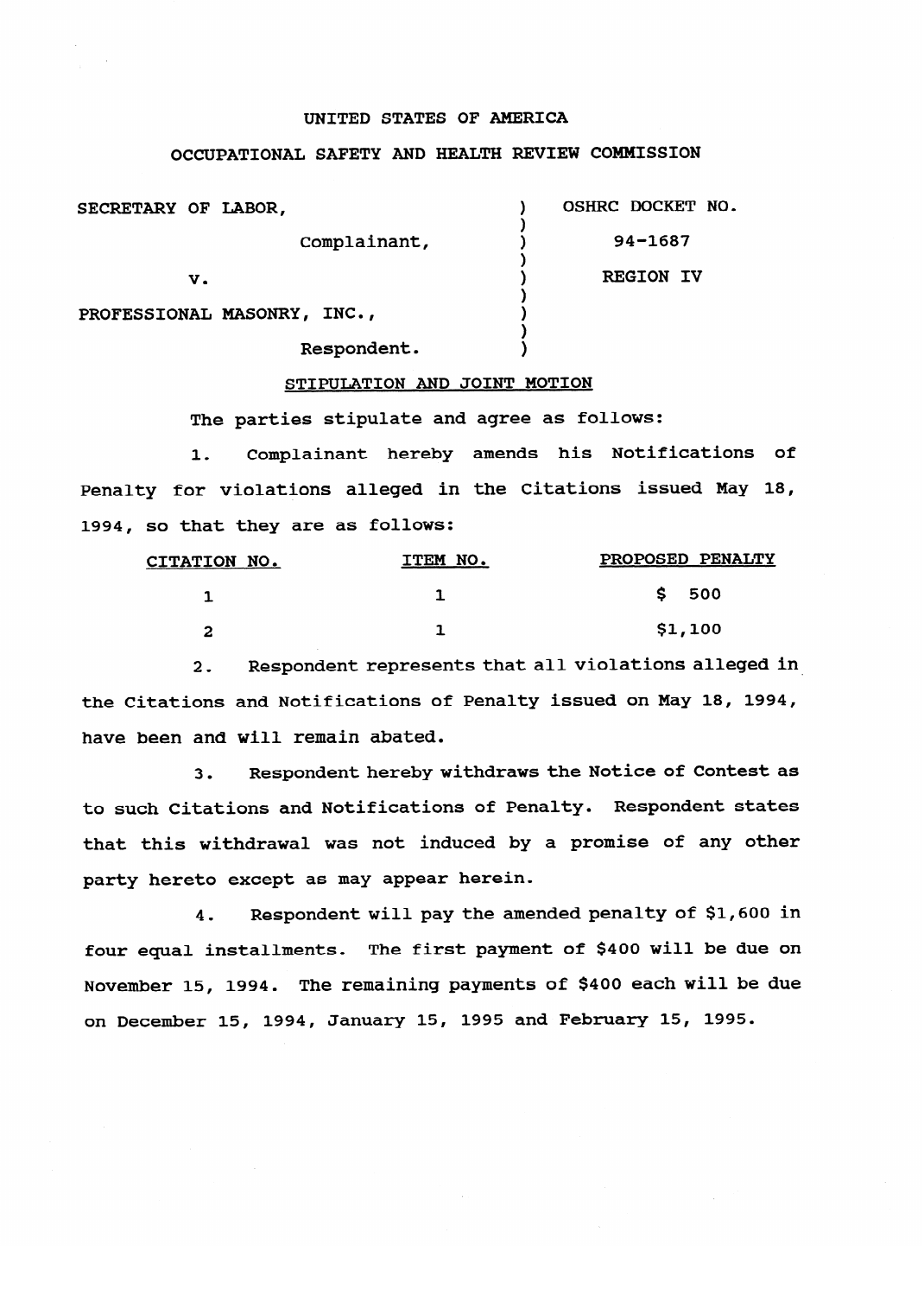**5 0 Affected employees herein are not represented by a certified bargaining representative.** 

6. Each party hereby agrees to bear its own fees **(including attorney fees) and other expenses incurred by such party in connection with any stage of this proceeding.** 

7. Respondent certifies that on  $1/ -75 - 97$ **notice of the foregoing was given to employees by posting a true copy (as executed by respondent) of this Stipulation, in accordance with Commission% Rule 7(g) [29 C.F.R. 2200.7(g)].** 

**ACCORDINGLY, the parties jointly move the Commission for an Order appropriate for final disposition of this matter.** 

This  $M$  day of  $N \nu$ ,  $199$ 

PROFESSIONAL MASONRY, INC.

IGT.AS T. **KEV** 

Attorney for Respondent

**THOMAS S. WILLIAMSON, JR. Solicitor of Labor** 

**JAYLYNN K. FORTNEY Regional Solicitor** 

**CYNTHIA WELCH BROWN Associate Regional Solicitor** 

 $Bv:$ Welch Br

Attorneys for the Secretary **of Labor, United States Department of Labor.** 

**SOL Case No. 9400807** 

 $\overline{2}$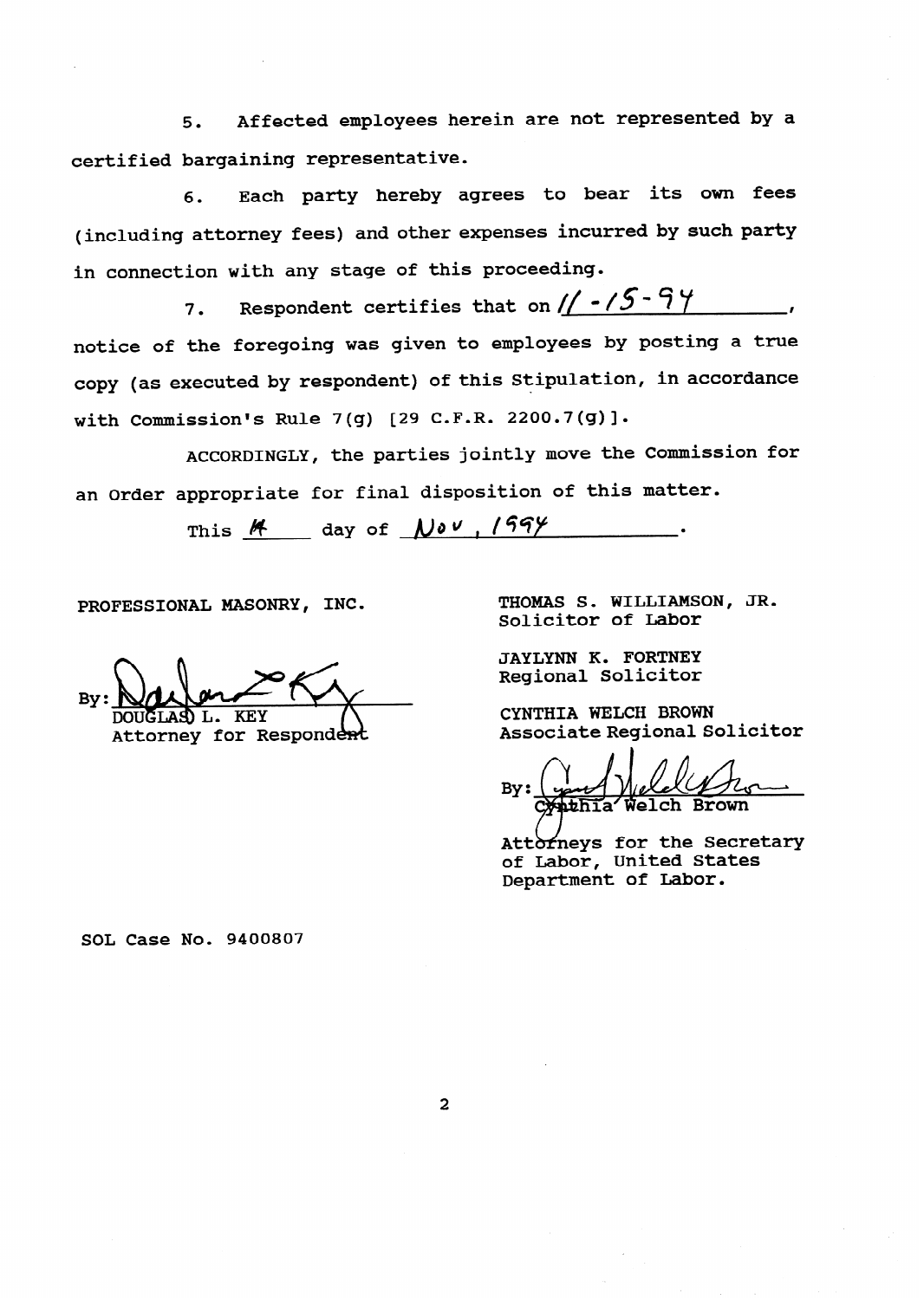#### **CERTIFICATE OF SERVICE**

**I certify that the foregoing Stipulation and Joint Motion was served on this 22nd day of November, 1994, by mailing a true copy thereof by postage prepaid, first-class mail, to the following:** 

> **Douglas L. Key, Esquire KeYI Frawley, Bulgarella & Key Post Office Box 360345 Birmingham, AL 35236**

Welch **Rrown (A#sociate Regional Solicitor**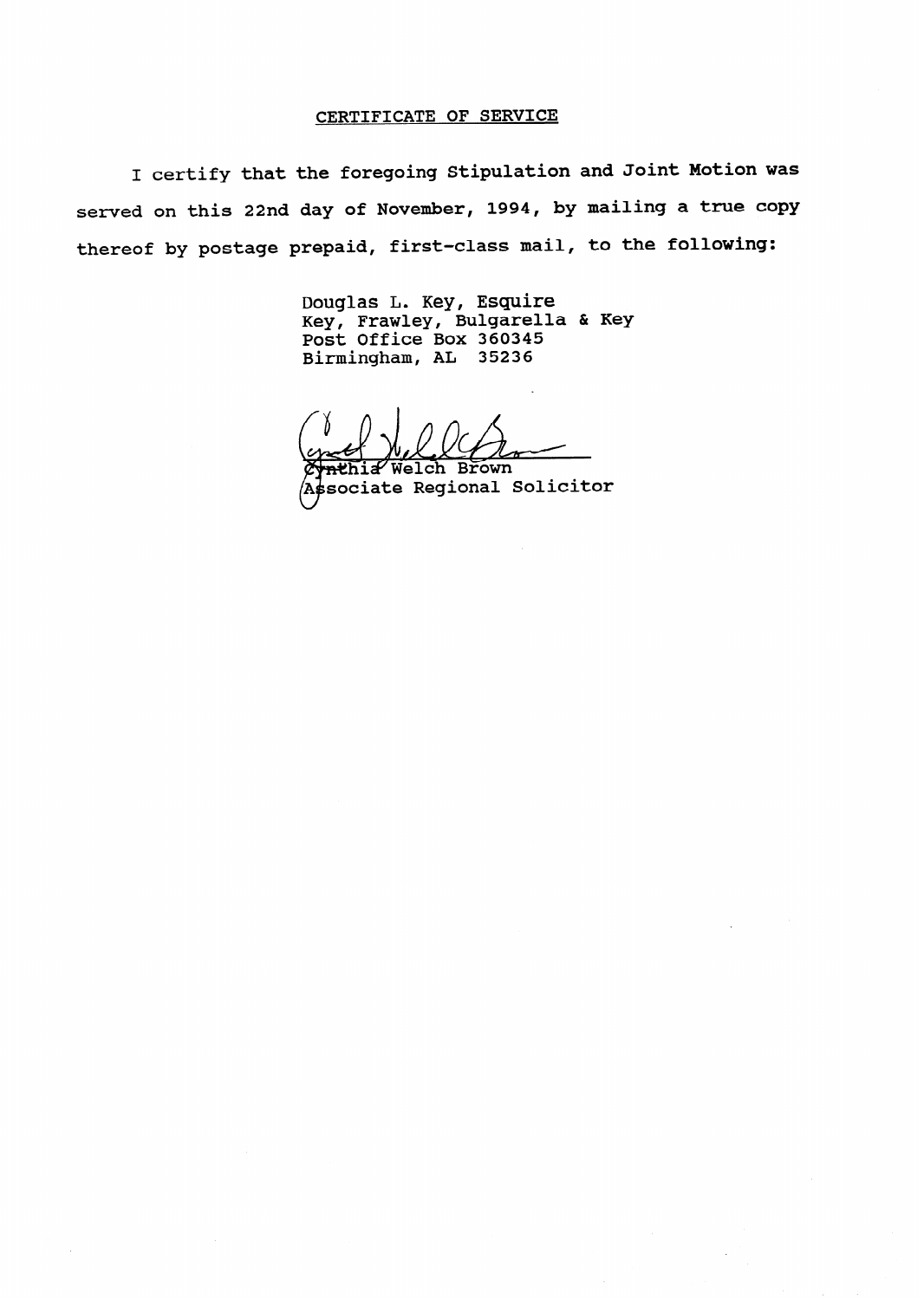

## **UNITED STATES OF AMERICA OCCUPATIONAL SAFETY AND HEALTH REVIEW COMMISSION One Lafayette Centre<br>1120 20th Street, N.W. — 9th Floor 1120 20th Street, N.W. - 9th Floor Washington, DC 20036-3419**

PHONE: **PHONE COM (202) 606-5100**  FAX: COM (202) 606-5050 TS (202) 606-5050

SECRETARY OF LABOR Complainant,  $\overline{\mathbf{v}}$ 

v. PROFESSIONAL MASONRY, INC. Respondent.

OSHING BOCKET  $100.911007$ 

# NOTICE OF DOCKETING<br>OF ADMINISTRATIVE LAW JUDGE'S DECISION

The Administrative Law Judge's Report in the above referenced case was reted with the Commission on September 16, 1994. The decision of the Judge's Report in the above references was  $\Omega$ will become a final order of the Commission on October 17, 1994 unless a commission mamber directs region of the decision on or before that date  $\Delta N V$ Commission member directs review of the decision on or before that date.<br>DADTV DESIDING DEVIEW OF THE HIDGE'S DECISION BY THE PAKI Y DESIKING KEVIEW OF THE JUDGE'S DECISION BY THE TANGER DEVIEW OR BEFORE THE COMMISSION OF BEFORE THAT DATE. AND DEVIEW OF ANY BEFORE THAT DATE. AND DEVIEW OF ANY BEFORE THAT DATE. AND DEVIEW OF ANY BEFORE THAT DATE. COMMISSION MUST FILE A PETITION FOR DISCRETIONART RE<br>Any such petition should be received by the Executive Secretary on or bet Any such petition should be received by the Executive Secretary on or before<br>October 5, 1994 in order to permit sufficient time for its review. See  $\alpha$  and  $\alpha$ , the received become supposed the received before  $\alpha$  the Commission Rule 91 29 C F R 2200 91 Commission Kuie 91, 29 C.F.K.  $2200.91$ .

All further pleadings or communication  $A$  further pleading or communications regarding the shah behalf behalf behalf behalf behalf behalf behalf behalf behalf behalf behalf behalf behalf behalf behalf behalf behalf behalf behalf behalf behalf behalf behalf be

> **Executive Secretary** Occupational Safety and Health<br>Review Commission  $1120$  20th St. N.W., Suite 980 Nashington, D.C. 200 **1120 20th** St. N.W., Suite 980

Petitioning parties shall also mail a copy to:

Daniel J. Mick, Esq. Office of the Solicito Room S4004 200 Constitution Avenue, N.W. Washington, D.C. 20210

200 Constitution Avenue, N.W. iew is issued by the Comi having questions about review rights may contact the Commission's Executive<br>Secretary of soll (202), 606,5400 Secretary or call  $(202)$  000-5400.

FOR THE COMMISSION

Ray H. Darling, J /agr

Date: September 16, 1994

Ray H. Darling. Jr. Executive Secretary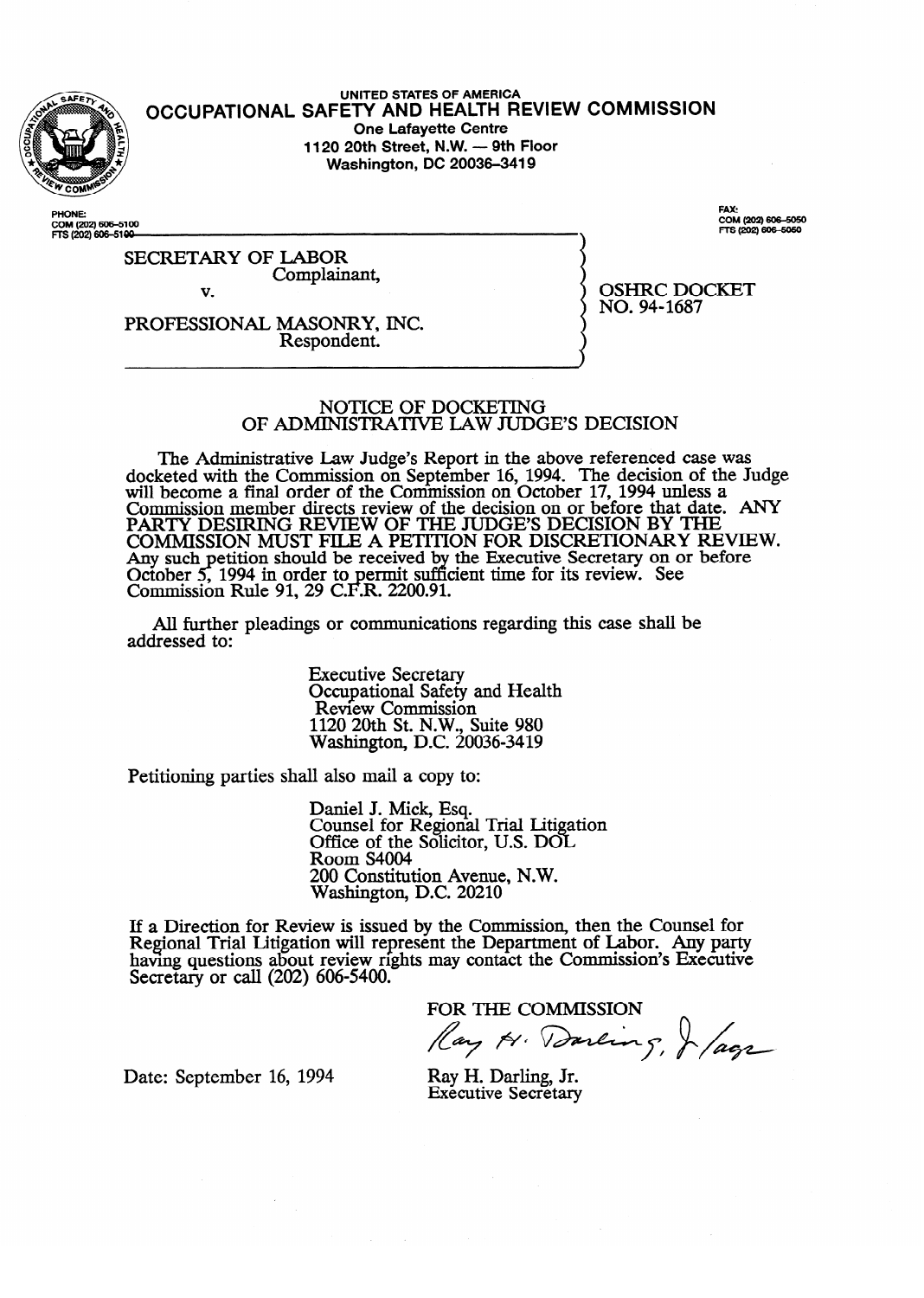# DOCKET NO. 94-1687

# NOTICE IS GIVEN TO THE FOLLOWING:

Daniel J. Mick, Esq. Counsel for Regional Trial Litigation Office of the Solicitor, U.S. DOL Room S4004 200 Constitution Ave., N.W. Washington, D.C. 20210

Associate Regional Solicitor Office of the Solicitor Chambers Bldg., Highpoint Center, Suite 150 100 Ceriterview Drive Birmingham, AL 35216 Office

Harry E. Townley, III, Esquire Professional Masonry, Inc. P.O. Box 170035 Birmingham, AL 35217

Irving Sommer Chief Administrative Law Judge Occupational Safety and Health Review Commission One Lafayette Centre 1120 20th St. N.W., Suite 990 Washington, DC 20036 3419

00109188094:04